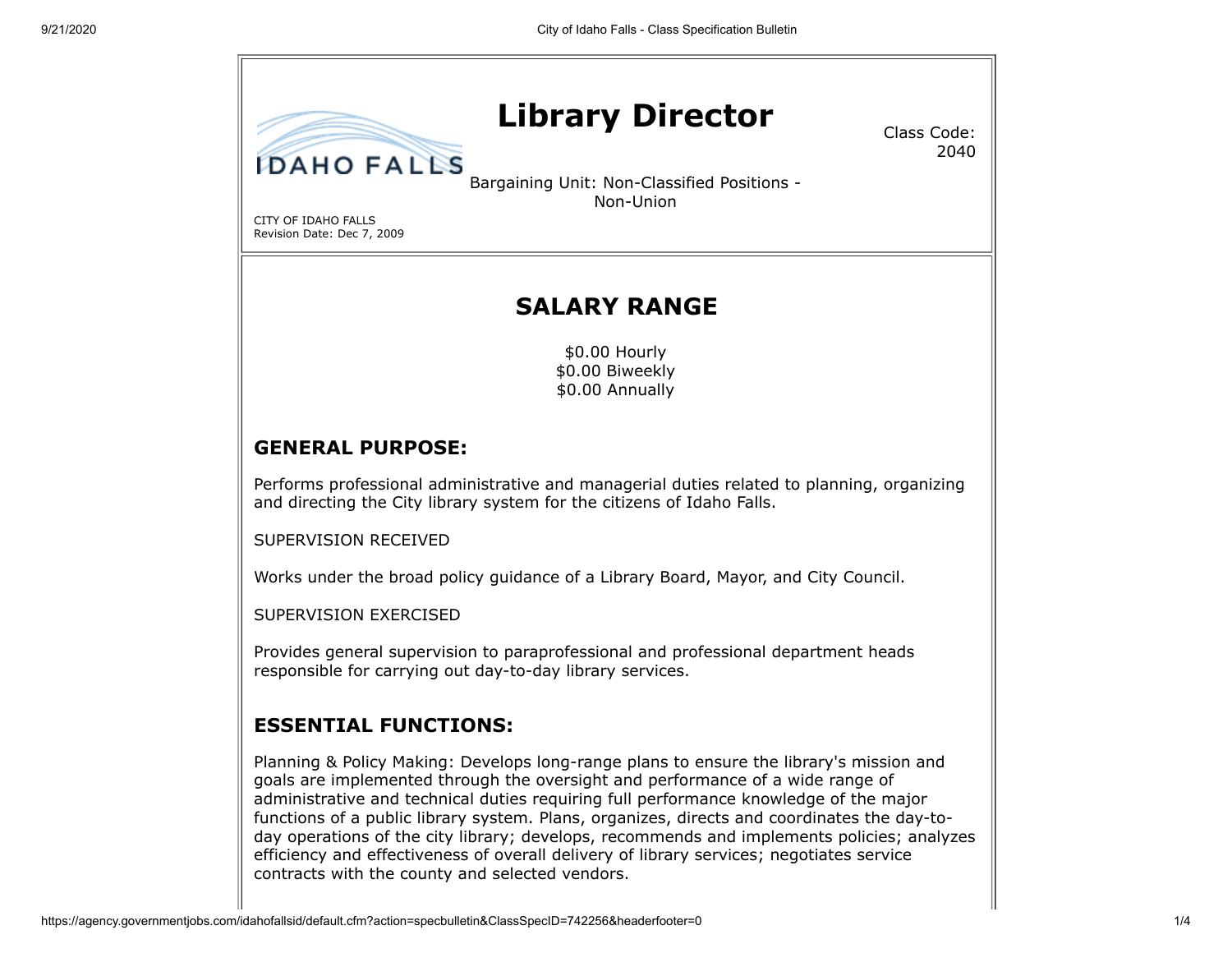9/21/2020 City of Idaho Falls - Class Specification Bulletin

Library Services: Oversees operational issues as they arise; plans, organizes, controls, integrates and evaluates the services provided by the city library; develops, implements and monitors work plans to achieve library board goals and performance measures; oversees, manages and/or directs the development, implementation and evaluation of library programs, plans, processes, systems and procedures to achieve goals, objectives and performance measures consistent with the quality and citizen expectations.

May organize library promotions; delivers book reviews and lectures; may examine and select materials to discard, repair, or replace; attends various public and Board Meetings.

Oversees and evaluates the selection and maintenance of library materials and ensures that materials meet the needs of the city; directs the development and implementation of a long-range technology plan for the library operations. Confers with technology-related staff, contractors and state personnel to ensure communication equipment and programs effectively support the library's mission and operations.

Meets with publisher representatives; evaluates collection materials; oversees development of library collection; may assist patrons and staff in all areas of the Library.

Oversees the preparation of annual reports; compiles statistics and organizes materials for final board presentations.

Personnel/Staffing Management: Conducts staff meetings; instructs subordinates; plans, organizes, directs and evaluates the performance of staff; establishes performance requirements and personal development and training targets; regularly monitors performance and provides coaching for performance improvement and development; recommends compensation rewards, and initiates disciplinary action, up to and including termination to address performance deficiencies, in accordance with City human resource policies.

Financial Operations: Prepares department budget for Library Board approval; plans and attends board meetings; oversees purchasing of departmental supplies, equipment, special collections, and maintenance supplies; monitors and approves expenditures as directed by the Library Board; administers gifts and federal monies; accounts for all library revenues according to established procedures; writes and prepares grants to improve library service; monitors financial activity to ensure compliance with established fiscal guidelines and budget limitations.

Public Relations: Acts as liaison and coordinator to various library systems and establishes cooperative networks; studies community needs and develops projects for future programs and services; manages internal and external communications including use of brochures, signs, newsletters, fliers, newspaper articles, television and radio; identifies and pursues public relations opportunities to promote goodwill and educate the community regarding library services.

Physical Facilities: Oversees facilities, grounds and equipment; inventories, monitors and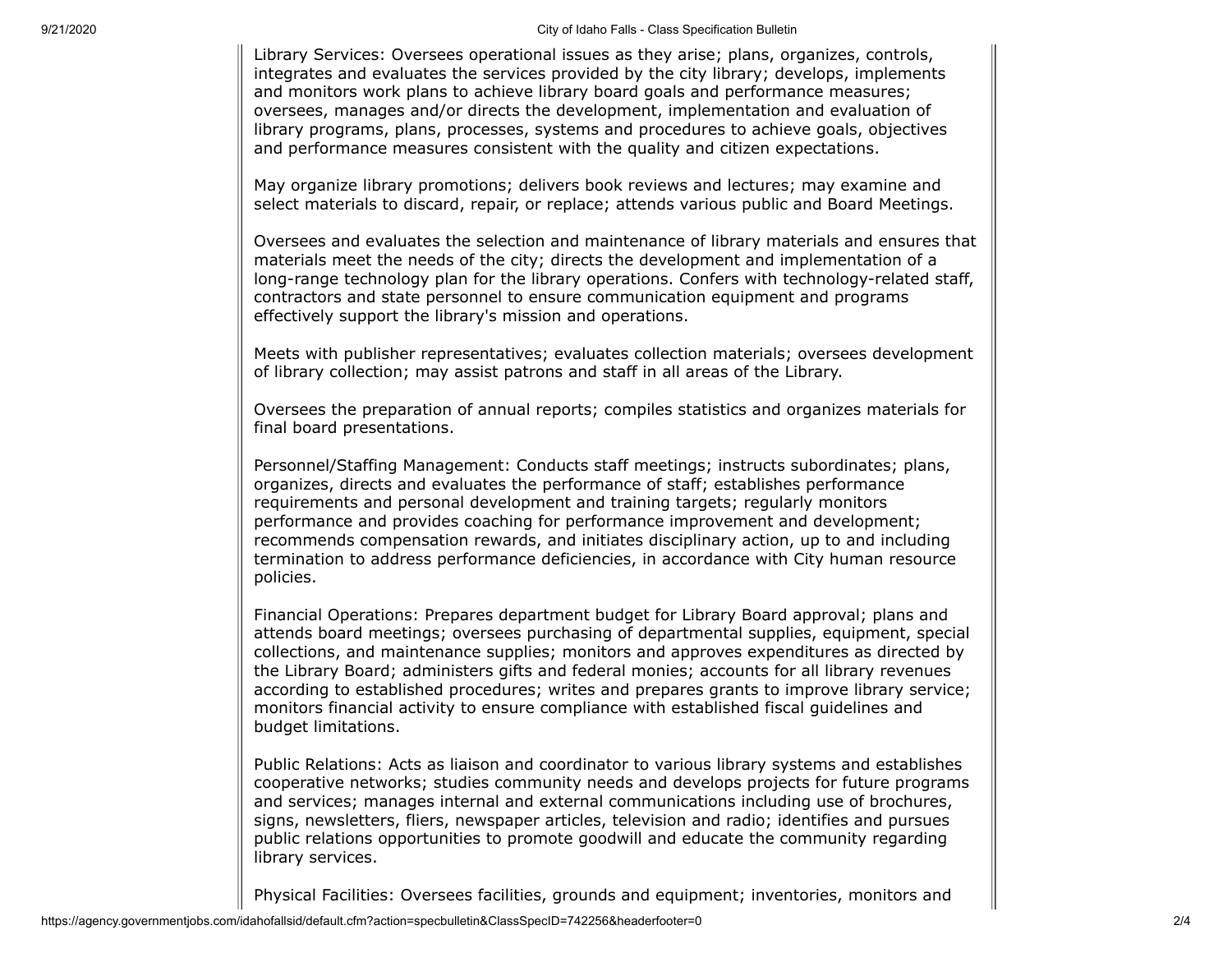manages status of all fixed assets; oversees contract services and maintenance personnel; assumes leadership functions when considering expansions, remodels, additions, etc.; works closely with contractors through construction operations.

Professional Development: participates in various regularly scheduled meetings of the board; provides detailed reports of library operations and developments; provides professional expertise and guidance to the Board, including information regarding upcoming legislation, trends in library services, funding opportunities and management practices; serves as a member of the board and various board committees; attends workshops and conferences; maintains membership in professional associations.

Performs related duties as required.

### **MINIMUM QUALIFICATIONS:**

1. Education and Experience:

A. Graduation from college with a master's degree in Library Science;

#### AND

B. Eight (8) years of library experience, five (5) years of which must have been in an administrative or supervisory capacity;

AND

C. Certified Public Library Administrators certificate

OR

C. An equivalent combination of education and experience.

2. Required Knowledge, Skills, and Abilities:

Thorough knowledge of theories, principles and objectives of library service; management concepts and methods related to team building, empowerment and participative leadership; information services and collection development; current trends and developments in library services; human resource management and principles of supervision; training and staff utilization principles; legal and political issues affecting library operations and management; budget development and fiscal responsibility requirements; resource development related to grants, donations, trusts, etc.; principles of negotiation and problem solving. Considerable knowledge of computer technologies affecting the future of library operations and services.

Ability to direct the work of others; establishes and maintains effective working relationships with employees, other agencies and the public; communicates effectively, verbally and in writing; implements cooperative problem-solving processes; anticipates changing needs for services and facilities; operates personal computer and various software applications for word processing, collection management, library systems and spread sheet